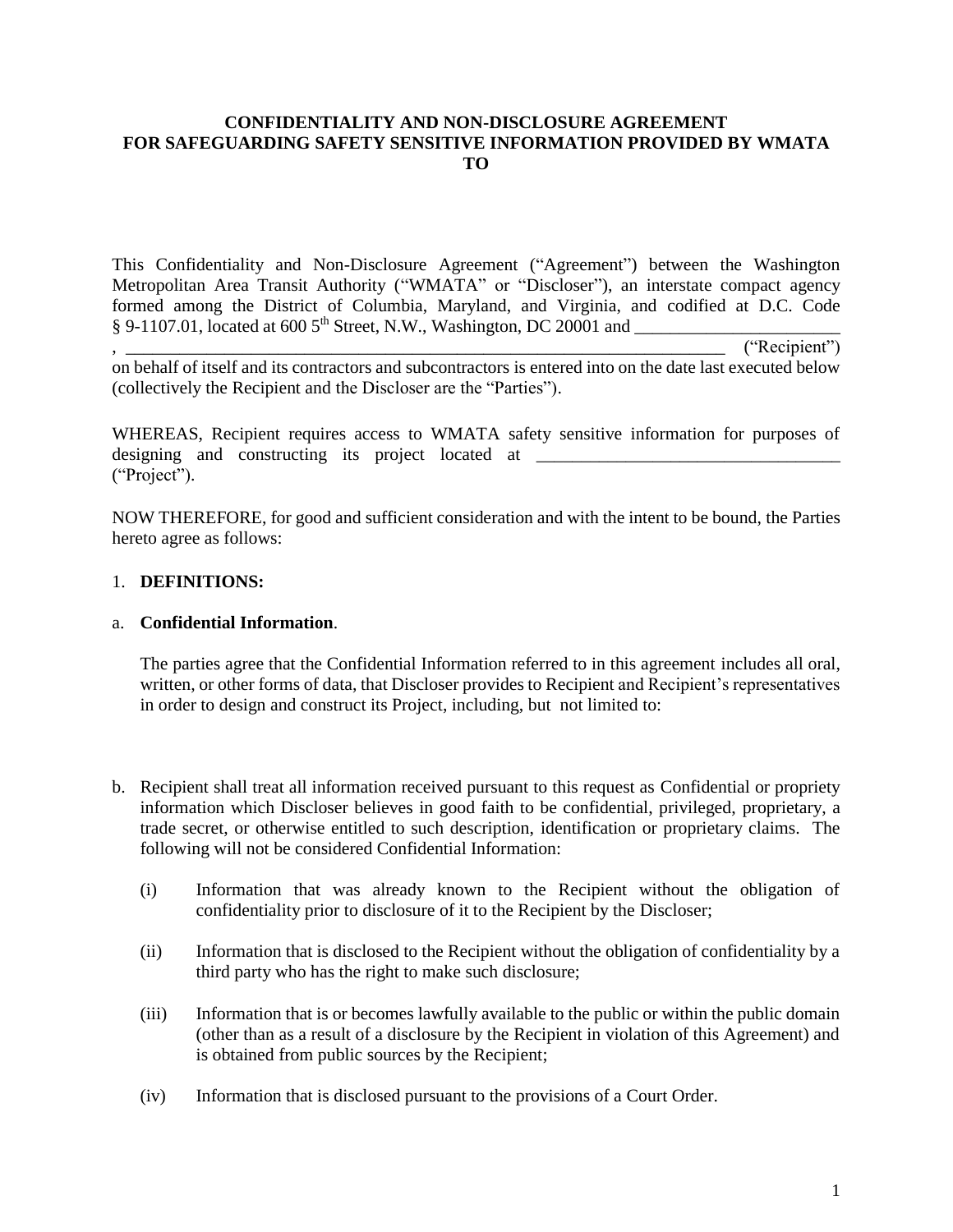- 2. **LIMITATION ON USE:** Discloser is providing the Confidential Information to Recipient for the sole purpose of Recipient designing and constructing the Project in a way that protects WMATA infrastructure from damage and in accordance with the WMATA Adjacent Construction Manual. Recipient agrees to use the Confidential Information solely for these purposes, and furthermore agree that commercialization of the data or information conveyed in any way shape or form is strictly forbidden.
- 3. **LIMITATION ON DISCLOSURE:** Recipient agrees to limit dissemination of the Confidential Information to those personnel of the Recipient who require access to the information to perform work for the Project and to *no other person, group, entity or organization*. Recipient agrees that all personnel who are granted access must be made aware of the obligation to strictly maintain the confidentiality of Discloser's Confidential Information and those personnel shall be bound by a written agreement that prohibits unauthorized disclosure or use of Confidential Information ("Recipient Employee Acknowledgement"). A copy of the Recipient Employee Acknowledgement shall be submitted to WMATA. In the event that sub-contractors, consultants or other non-employees of the Recipient require access to the Confidential Information, the Recipient shall direct them to WMATA for completion of a non-disclosure agreement.
- 4. **DUTY OF CARE:** Recipient will use the same degree of care to avoid unauthorized disclosure of Confidential Information that is employed with respect to its/his/her own Confidential Information of like importance and take any additional steps as are reasonably requested by the Discloser to prevent or stop a breach or threatened breach of this Agreement. Recipient agrees that it will not disclose Discloser's Confidential Information to any third party without Discloser's prior written approval, except as required by law. In the event that Recipient determines that it is required to disclose Discloser's Confidential Information to a third party, Recipient will provide Discloser with prompt written notice in order to allow Discloser to challenge such disclosure by obtaining a court order or other appropriate remedy. If any Confidential Information is required to be disclosed in litigation, Recipient agrees to seek a protective order limiting use of the information to the particular litigation.
- 5. **ACCURACY OF INFORMATION:** In providing any information hereunder, each disclosing Party makes no representations, either express or implied, as to the information's adequacy, sufficiency, or freedom from defect of any kind, including freedom from any patent infringement that may result from the use of such information, nor shall either Party incur any liability or obligation whatsoever by reason of such information, except as provided under this Agreement.
- 6. **UNAUTHORIZED DISCLOSURE:** Recipient shall immediately notify the Discloser if it becomes aware of any unauthorized use, access, copying, or disclosure of any of the Discloser's Confidential Information.
- 7. **REMEDIES:** The parties agree that unauthorized disclosure to third parties of Discloser's Confidential/Proprietary Information could be detrimental to the Discloser. Therefore, without limiting its other rights and remedies, the Discloser shall be entitled to request an immediate injunction against the Recipient should this Agreement be breached.
- 8. **APPLICABLE LAW AND VENUE:** This Agreement shall be governed and construed in accordance with the laws of the location in which the Project is located without regard to its choice of law provisions, unless there is a conflict with the WMATA Compact, in which case the Compact